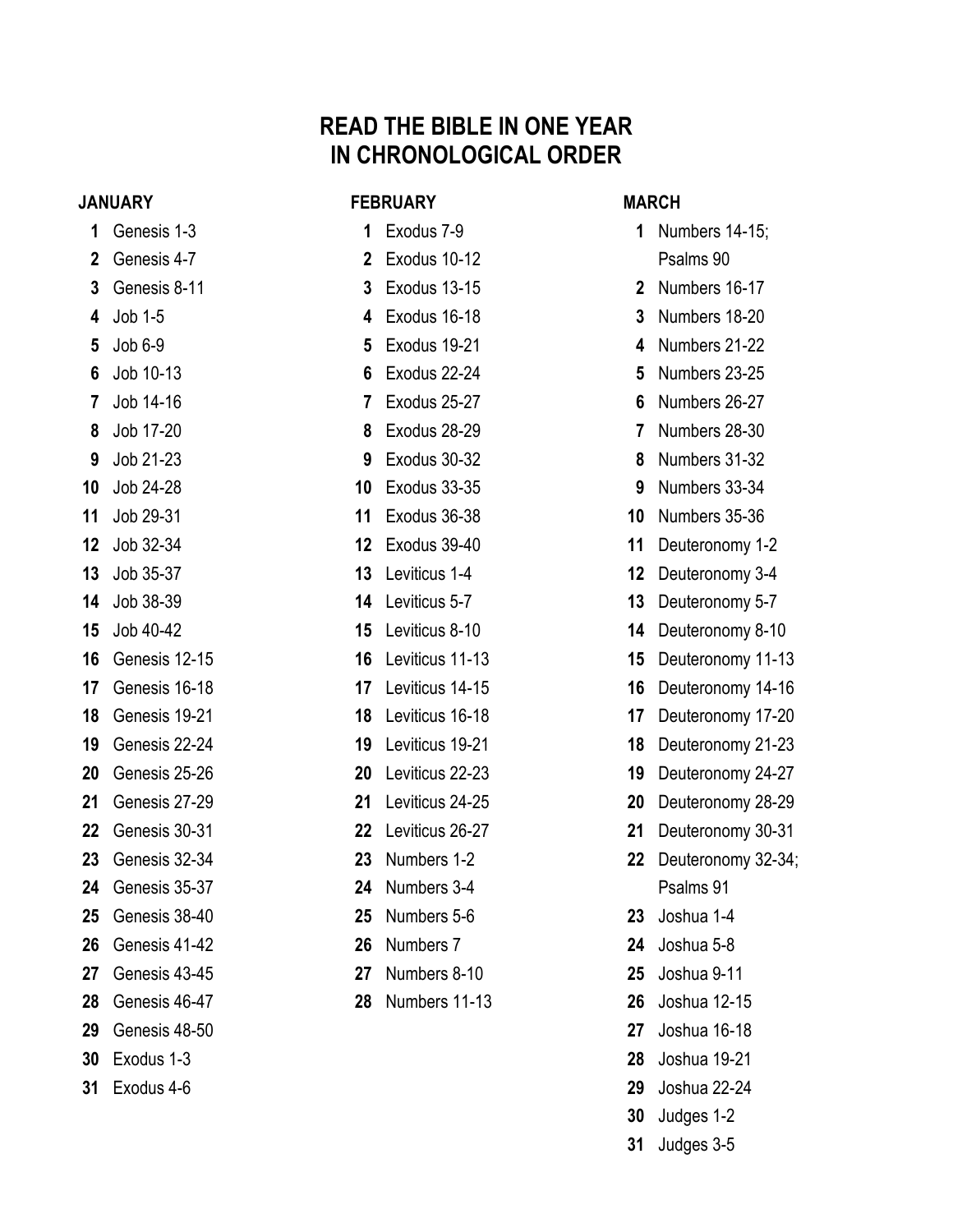#### **APRIL**

- Judges 6-7
- Judges 8-9
- Judges 10-12
- Judges 13-15
- Judges 16-18
- Judges 19-21
- Ruth
- 1 Samuel 1-3
- 1 Samuel 4-8
- 1 Samuel 9-12
- 1 Samuel 13-14
- 1 Samuel 15-17
- 1 Samuel 18-20;
- Psalms 11; Psalms 59
- 1 Samuel 21-24
- Psalms 7; Psalms 27; Psalms 31; Psalms 34; Psalms 52
- Psalms 56; Psalms 120; Psalms 140-142
- 1 Samuel 25-27
- Psalms 17; Psalms 35; Psalms 54; Psalms 63
- 1 Samuel 28-31; Psalms 18
- Psalms 121; Psalms 123-125; Psalms 128-130
- 2 Samuel 1-4
- Psalms 6; Psalms 8-10; Psalms 14; Psalms 16; Psalms 19; Psalms 21
- 1 Chronicles 1-2
- Psalms 43-45; Psalms 49; Psalms 84-85; Psalms 87
- 1 Chronicles 3-5
- Psalms 73; Psalms 77-78
- 1 Chronicles 6
- Psalms 81; Psalms 88; Psalms 92-93
- 1 Chronicles 7-10
- 30 Psalms 102-104

## **MAY**

- 2 Samuel 5:1-10;
	- 1 Chronicles 11-12
- Psalms 133
- Psalms 106-107
- 2 Samuel 5:11-6:23; 1 Chronicles 13-16
- Psalms 1-2; Psalms 15; Psalms 22-24; Psalms 47; Psalms 68
- Psalms 89; Psalms 96; Psalms 100; Psalms 101; Psalms 105; Psalms 132
- 2 Samuel 7; 1 Chronicles 17
- Psalms 25; Psalms 29; Psalms 33; Psalms 36; Psalms 39
- 2 Samuel 8-9; 1 Chronicles 18
- Psalms 50; Psalms 53; Psalms 60; Psalms 75
- 2 Samuel 10; 1 Chronicles 19; Psalms 20
- Psalms 65-67; Psalms 69-70
- 2 Samuel 11-12; 1 Chronicles 20
- Psalms 32; Psalms 51; Psalms 86; Psalms 122
- 2 Samuel 13-15
- Psalms 3-4; Psalms 12-13; Psalms 28; Psalms 55
- 2 Samuel 16-18
- Psalms 26; Psalms 40; Psalms 58; Psalms 61-62; Psalms 64
- 2 Samuel 19-21
- Psalms 5; Psalms 38; Psalms 41-42
- 2 Samuel 22-23; Psalms 57
- Psalms 95; Psalms 97-99
- 2 Samuel 24; 1 Chronicles 21-22; Psalms 30
- Psalms 108-110
- 1 Chronicles 23-25
- Psalms 131; Psalms 138-139; Psalms 143-145
- 27 1 Chronicles 26-29; Psalms 127
- 28 Psalms 111-118
- 29 1 Kings 1-2; Psalms 37; Psalms 71; Psalms 94
- 30 Psalms 119:1-88
- 31 1 Kings 3-4;
	- 2 Chronicles 1; Psalms 72

### **JUNE**

- Psalms 119:89-176
- Song of Solomon
- Proverbs 1-3
- Proverbs 4-6
- Proverbs 7-9
- Proverbs 10-12
- Proverbs 13-15
- Proverbs 16-18
- Proverbs 19-21
- Proverbs 22-24
- 1 Kings 5-6;
- 2 Chronicles 2-3
- 1 Kings 7; 2 Chronicles 4
- 1 Kings 8; 2 Chronicles 5
- 2 Chronicles 6-7; Psalms 136
- Psalms 134; Psalms 146-150
- 1 Kings 9; 2 Chronicles 8
- Proverbs 25-26
- Proverbs 27-29
- Ecclesiastes 1-6
- Ecclesiastes 7-12
- 1 Kings 10-11; 2 Chronicles 9
- Proverbs 30-31
- 1 Kings 12-14
- 2 Chronicles 10-12
- 1 Kings 15:1-24;
	- 2 Chronicles 13-16
- 1 Kings 15:25-16:34;
	- 2 Chronicles 17
- 1 Kings 17-19
- 1 Kings 20-21
- 1 Kings 22;
- 2 Chronicles 18 2 Chronicles 19-23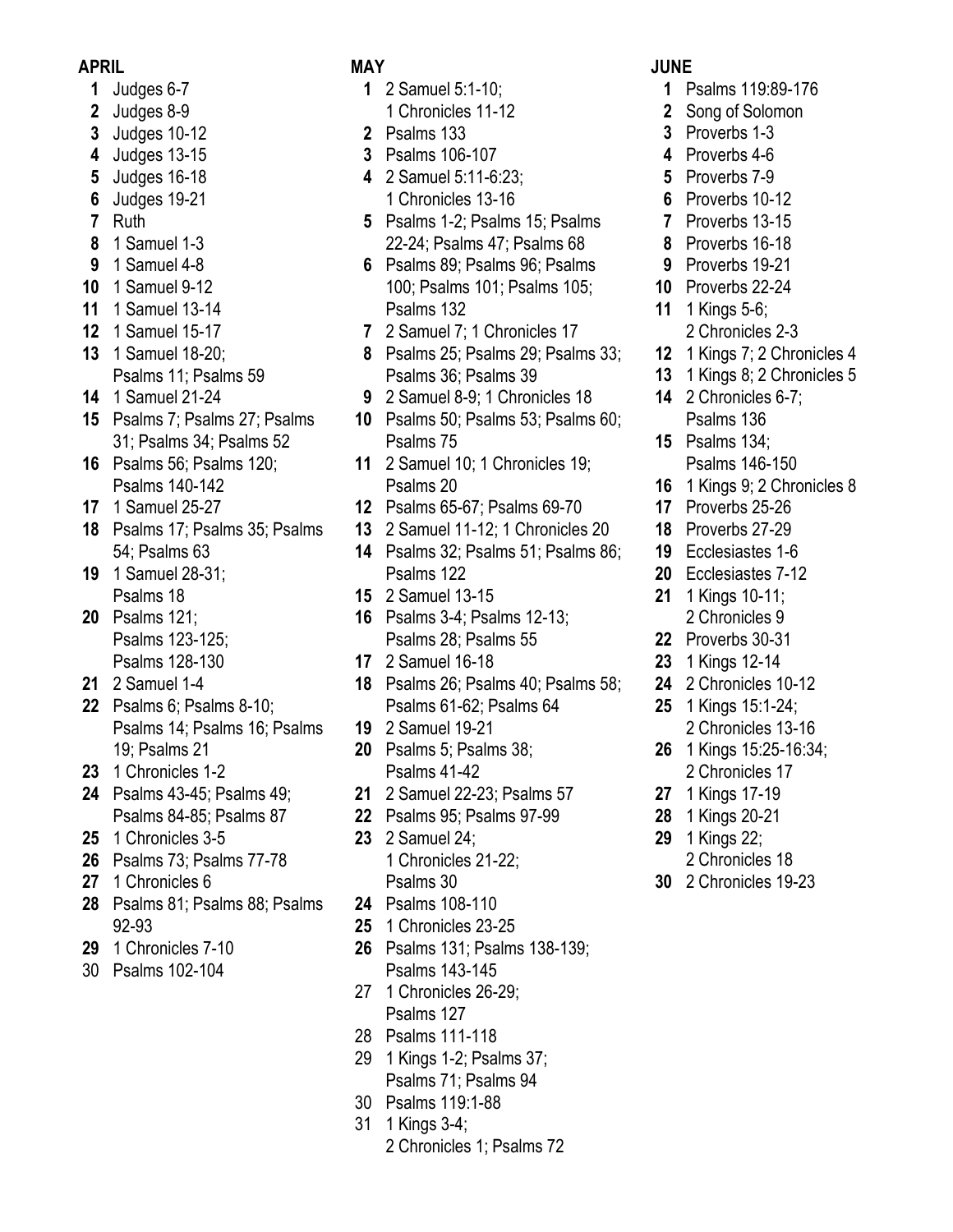## **JULY**

# **AUGUST**

| 1      | Obadiah; Psalms 82-83                    |
|--------|------------------------------------------|
|        | 2 2 Kings 1-4                            |
|        | 3 2 Kings 5-8                            |
|        | 4 2 Kings 9-11                           |
|        | 5 2 Kings 12-13 ; 2 Chronicles 24        |
|        | 6 2 Kings 14;                            |
|        | 2 Chronicles 25                          |
|        | 7 Jonah                                  |
|        | 8 2 Kings 15;                            |
|        | 2 Chronicles 26                          |
|        | 9 Isaiah 1-4                             |
|        | <b>10</b> Isaiah 5-8                     |
|        | <b>11</b> Amos 1-5                       |
|        | <b>12</b> Amos 6-9                       |
|        | 13 2 Chronicles 27; Isaiah 9-12          |
|        | 14 Micah                                 |
|        | <b>15</b> 2 Chronicles 28; 2 Kings 16-17 |
|        | <b>16</b> Isaiah 13-17                   |
|        | 17 Isaiah 18-22                          |
|        | <b>18</b> Isaiah 23-27                   |
|        | <b>19</b> 2 Kings 18:1-8;                |
|        | 2 Chronicles 29-31; Psalms 48            |
|        | <b>20</b> Hosea 1-7                      |
|        | <b>21</b> Hosea 8-14                     |
|        | 22 Isaiah 28-30                          |
| 23     | Isaiah 31-34                             |
| 24     | Isaiah 35-36                             |
| $25\,$ | Isaiah 37-39; Psalms 76                  |
| 26     | Isaiah 40-43                             |
| 27     | Isaiah 44-48                             |
| 28     | 2 Kings 18:9-19:37;                      |
|        | Psalms 46; Psalms 80;                    |
|        | Psalms 135                               |
| 29     | Isaiah 49-53                             |
| 30     | Isaiah 54-58                             |
|        | 31 Isaiah 59-63                          |

| 1              | Isaiah 64-66           |
|----------------|------------------------|
| $\mathbf{2}$   | 2 Kings 20-21          |
| $\mathbf{3}$   | 2 Chronicles 32-33     |
| 4              | Nahum                  |
| 5              | 2 Kings 22-23;         |
|                | 2 Chronicles 34-35     |
| 6              | Zephaniah              |
| $\overline{7}$ | Jeremiah 1-3           |
| 8              | Jeremiah 4-6           |
| 9              | Jeremiah 7-9           |
| 10             | Jeremiah 10-13         |
| 11             | Jeremiah 14-17         |
| 12             | Jeremiah 18-22         |
| 13             | Jeremiah 23-25         |
| 14             | Jeremiah 26-29         |
| 15             | Jeremiah 30-31         |
| 16             | Jeremiah 32-34         |
| 17             | Jeremiah 35-37         |
| 18             | Jeremiah 38-40;        |
|                | Psalms 74; Psalms 79   |
| 19             | 2 Kings 24-25;         |
|                | 2 Chronicles 36        |
|                | 20 Habakkuk            |
|                | 21 Jeremiah 41-45      |
| 22             | Jeremiah 46-48         |
| 23             | Jeremiah 49-50         |
| 24             | Jeremiah 51-52         |
| 25             | Lamentations 1:1-3:36  |
| 26             | Lamentations 3:37-5:22 |
| 27             | Ezekiel 1-4            |
| 28             | Ezekiel 5-8            |
| 29             | Ezekiel 9-12           |
| 30             | Ezekiel 13-15          |
| 31             | Ezekiel 16-17          |

## **SEPTEMBER**

| 1               | Ezekiel 18-19        |
|-----------------|----------------------|
| 2               | Ezekiel 20-21        |
| 3               | Ezekiel 22-23        |
| 4               | Ezekiel 24-27        |
| 5               | Ezekiel 28-31        |
| 6               | Ezekiel 32-34        |
| $\overline{7}$  | Ezekiel 35-37        |
| 8               | Ezekiel 38-39        |
| 9               | Ezekiel 40-41        |
| 10              | Ezekiel 42-43        |
| 11              | Ezekiel 44-45        |
| 12 <sub>2</sub> | Ezekiel 46-48        |
| 13              | Joel                 |
| 14              | Daniel 1-3           |
| 15 <sub>1</sub> | Daniel 4-6           |
| 16              | Daniel 7-9           |
| 17              | Daniel 10-12         |
| 18              | Ezra 1-3             |
| 19              | Ezra 4-6; Psalms 137 |
| 20              | Haggai               |
| 21              | Zechariah 1-7        |
| 22              | Zechariah 8-14       |
| 23              | Esther 1-5           |
| 24              | Esther 6-10          |
| 25              | Ezra 7-10            |
| 26              | Nehemiah 1-5         |
| 27              | Nehemiah 6-7         |
| 28              | Nehemiah 8-10        |
| 29              | Nehemiah 11-13;      |
|                 | Psalms 126           |

Malachi